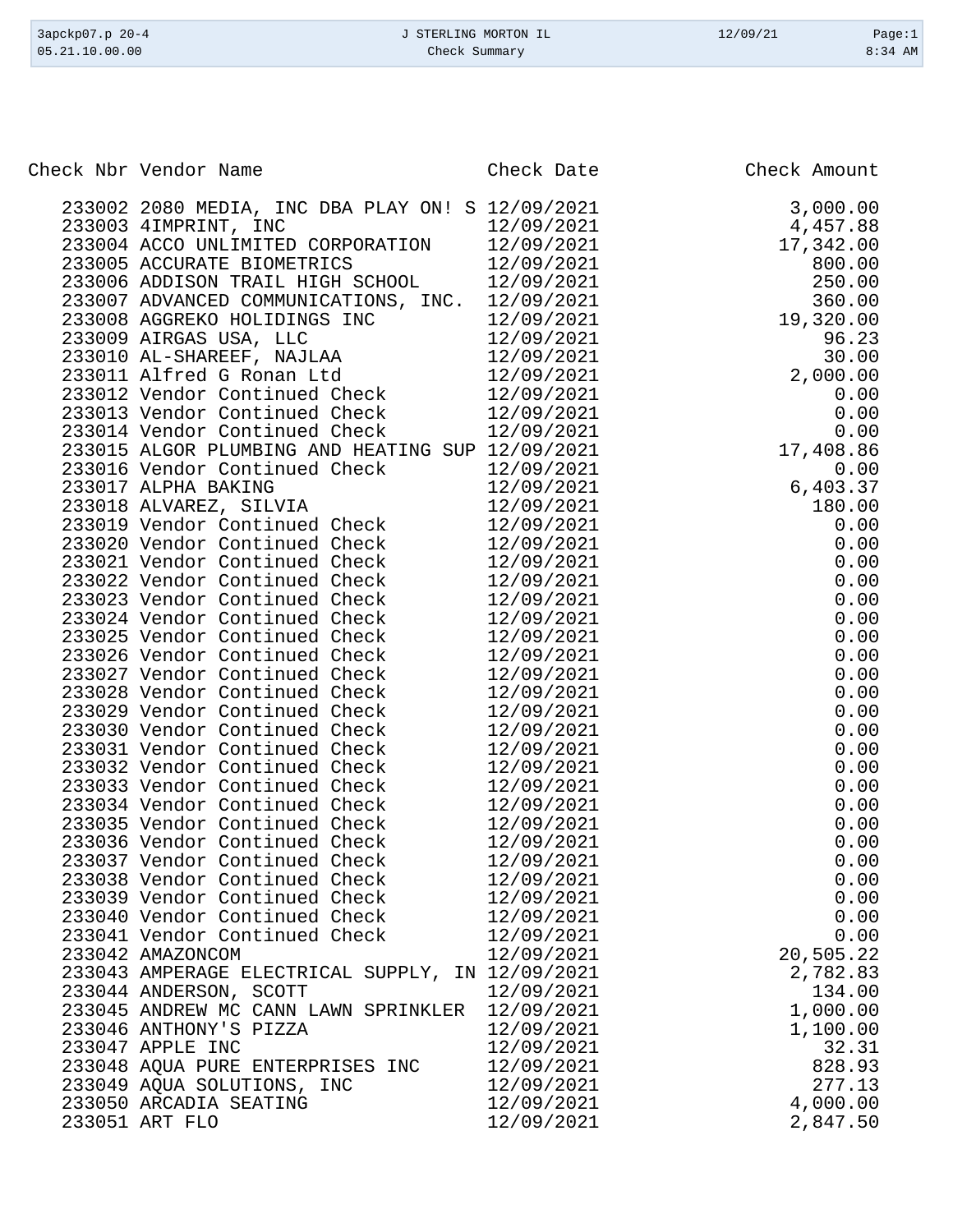|                                 | Page:2    |
|---------------------------------|-----------|
| 05.21.10.00.00<br>Check Summary | $8:34$ AM |

Check Nbr Vendor Name **Check Date** Check Date Check Amount

|             | 233052 AT & T                                                                                                                                                                                                                               | 12/09/2021 | 11,439.54                                                                                                                                                                                                                                                                    |
|-------------|---------------------------------------------------------------------------------------------------------------------------------------------------------------------------------------------------------------------------------------------|------------|------------------------------------------------------------------------------------------------------------------------------------------------------------------------------------------------------------------------------------------------------------------------------|
| 233053 AT&T |                                                                                                                                                                                                                                             | 12/09/2021 | 110,109.59                                                                                                                                                                                                                                                                   |
| 233054 AT&T |                                                                                                                                                                                                                                             | 12/09/2021 | 5,309.85                                                                                                                                                                                                                                                                     |
|             | 233055 AT&T LONG DISTANCE                                                                                                                                                                                                                   | 12/09/2021 | 390.74                                                                                                                                                                                                                                                                       |
|             | 233056 THE ATHLETIC EQUIPMENT SOURCE 12/09/2021                                                                                                                                                                                             |            | 369.00                                                                                                                                                                                                                                                                       |
|             | 233057 ATLAS BOBCAT                                                                                                                                                                                                                         | 12/09/2021 | 4,358.00                                                                                                                                                                                                                                                                     |
|             | 233058 AURORA EAST HIGH SCHOOL                                                                                                                                                                                                              | 12/09/2021 | 275.00                                                                                                                                                                                                                                                                       |
|             |                                                                                                                                                                                                                                             | 12/09/2021 | 162.50                                                                                                                                                                                                                                                                       |
|             | 233059 AVALOS, MALISSA<br>233060 BDO USA, LLP<br>233060 BDO USA, LLP                                                                                                                                                                        | 12/09/2021 | 1,156.25                                                                                                                                                                                                                                                                     |
|             | 233061 BEARING HEADQUARTERS CO INC 12/09/2021                                                                                                                                                                                               |            | 6, 126.93                                                                                                                                                                                                                                                                    |
|             | 233062 BELVIDERE HIGH SCHOOL                                                                                                                                                                                                                | 12/09/2021 |                                                                                                                                                                                                                                                                              |
|             |                                                                                                                                                                                                                                             | 12/09/2021 |                                                                                                                                                                                                                                                                              |
|             | 233063 BEST, CAROL<br>233064 BEYOND EVENTS<br>233065 BLOOM, BILL<br>222066 BI-VILLE                                                                                                                                                         | 12/09/2021 |                                                                                                                                                                                                                                                                              |
|             |                                                                                                                                                                                                                                             | 12/09/2021 |                                                                                                                                                                                                                                                                              |
|             |                                                                                                                                                                                                                                             |            |                                                                                                                                                                                                                                                                              |
|             |                                                                                                                                                                                                                                             |            |                                                                                                                                                                                                                                                                              |
|             |                                                                                                                                                                                                                                             |            |                                                                                                                                                                                                                                                                              |
|             | 233066 BLUEWIRE COMMUNICATIONS<br>233067 BRANNIGAN, LUCY 12/09/2021<br>233068 BRITTEN SCHOOL 12/09/2021<br>233069 Vendor Continued Check 12/09/2021<br>233069 Vendor Continued Check 12/09/2021                                             |            |                                                                                                                                                                                                                                                                              |
|             | 233070 BSA BUILDING SERVICES OF AMERI 12/09/2021                                                                                                                                                                                            |            |                                                                                                                                                                                                                                                                              |
|             |                                                                                                                                                                                                                                             | 12/09/2021 |                                                                                                                                                                                                                                                                              |
|             | 233071 BUCKLEY, BOB<br>233072 BUONICONTI, RONALD                                                                                                                                                                                            | 12/09/2021 |                                                                                                                                                                                                                                                                              |
|             | 233073 Vendor Continued Check                                                                                                                                                                                                               | 12/09/2021 |                                                                                                                                                                                                                                                                              |
|             | 233074 Vendor Continued Check<br>233075 Vendor Continued Check<br>233075 Vendor Continued Check<br>233076 Vendor Continued Check<br>233077 Vendor Continued Check<br>233078 Vendor Continued Check<br>22/09/2021<br>233078 Vendor Continued |            | $1,156.25$<br>$6,126.93$<br>$250.00$<br>$218.35$<br>$1,523.95$<br>$830.27$<br>$760.00$<br>$50.44$<br>$17,141.76$<br>$0.00$<br>$47,011.18$<br>$59.00$<br>$106.00$<br>$0.00$<br>$0.00$<br>$0.00$<br>$0.00$<br>$0.00$<br>$0.00$<br>$0.00$<br>$0.00$<br>$0.00$<br>$0.00$<br>$0.$ |
|             |                                                                                                                                                                                                                                             |            |                                                                                                                                                                                                                                                                              |
|             |                                                                                                                                                                                                                                             |            |                                                                                                                                                                                                                                                                              |
|             |                                                                                                                                                                                                                                             |            |                                                                                                                                                                                                                                                                              |
|             |                                                                                                                                                                                                                                             |            |                                                                                                                                                                                                                                                                              |
|             |                                                                                                                                                                                                                                             |            |                                                                                                                                                                                                                                                                              |
|             | 233079 BUREAU OF WATER AND SEWERAGE 12/09/2021<br>233080 CARLIN SALES CORP 12/09/2021<br>233080 CARLIN SALES CORP                                                                                                                           |            |                                                                                                                                                                                                                                                                              |
|             |                                                                                                                                                                                                                                             | 12/09/2021 |                                                                                                                                                                                                                                                                              |
|             | 233081 CAROLINA BIOLOGICAL SUPPLY                                                                                                                                                                                                           | 12/09/2021 |                                                                                                                                                                                                                                                                              |
|             | 233082 CAROLINA BIOLOGICAL SUPPLY COM 12/09/2021                                                                                                                                                                                            |            |                                                                                                                                                                                                                                                                              |
|             | 233084 CARTER, RONALD S<br>233085 CASTELLO, LISA<br>233085 CASTELLO, LISA<br>233086 CASTILLO, MARIA<br>233087 Vender Carti                                                                                                                  | 12/09/2021 |                                                                                                                                                                                                                                                                              |
|             |                                                                                                                                                                                                                                             | 12/09/2021 |                                                                                                                                                                                                                                                                              |
|             |                                                                                                                                                                                                                                             |            |                                                                                                                                                                                                                                                                              |
|             |                                                                                                                                                                                                                                             |            |                                                                                                                                                                                                                                                                              |
|             | 12/09/2021<br>233086 CASTILLO, MARIA<br>233087 Vendor Continued Check<br>233088 Vendor Continued Check<br>233088 Vendor Continued Check<br>233089 CAVANATION                                                                                |            |                                                                                                                                                                                                                                                                              |
|             |                                                                                                                                                                                                                                             |            | 0.00                                                                                                                                                                                                                                                                         |
|             | 233089 CAVANAUGH, KRISTINA JO                                                                                                                                                                                                               | 12/09/2021 | 1,645.65                                                                                                                                                                                                                                                                     |
|             | 233090 CDW GOVERNMENT INC                                                                                                                                                                                                                   | 12/09/2021 | 22,680.00                                                                                                                                                                                                                                                                    |
|             | 233091 CEIA USA, LTD                                                                                                                                                                                                                        | 12/09/2021 | 12,450.00                                                                                                                                                                                                                                                                    |
|             | 233092 CENTER ON DEAFNESS                                                                                                                                                                                                                   | 12/09/2021 | 4,258.67                                                                                                                                                                                                                                                                     |
|             | 233093 Vendor Continued Check                                                                                                                                                                                                               | 12/09/2021 | 0.00                                                                                                                                                                                                                                                                         |
|             | 233094 CENTRAL RESTAURANT PRODUCTS                                                                                                                                                                                                          | 12/09/2021 | 10,290.60                                                                                                                                                                                                                                                                    |
|             | 233095 CERAMIC SUPPLY CHICAGO INC                                                                                                                                                                                                           | 12/09/2021 | 17,613.00                                                                                                                                                                                                                                                                    |
|             | 233096 CERVANTES, PEARL                                                                                                                                                                                                                     | 12/09/2021 | 600.00                                                                                                                                                                                                                                                                       |
|             | 233097 CHAPMAN, CONNIE                                                                                                                                                                                                                      | 12/09/2021 | 142.95                                                                                                                                                                                                                                                                       |
|             | 233098 CHICAGO GLASS AND MIRROR                                                                                                                                                                                                             | 12/09/2021 | 562.00                                                                                                                                                                                                                                                                       |
|             | 233099 CHILDREN'S CENTER OF CICERO-BE 12/09/2021                                                                                                                                                                                            |            | 28,020.68                                                                                                                                                                                                                                                                    |
|             | 233100 CHUCK'S SOUTHERN COMFORTS CAFE 12/09/2021                                                                                                                                                                                            |            | 456.78                                                                                                                                                                                                                                                                       |
|             | 233101 CICERO SCHOOL DISTRICT 99                                                                                                                                                                                                            | 12/09/2021 | 461.97                                                                                                                                                                                                                                                                       |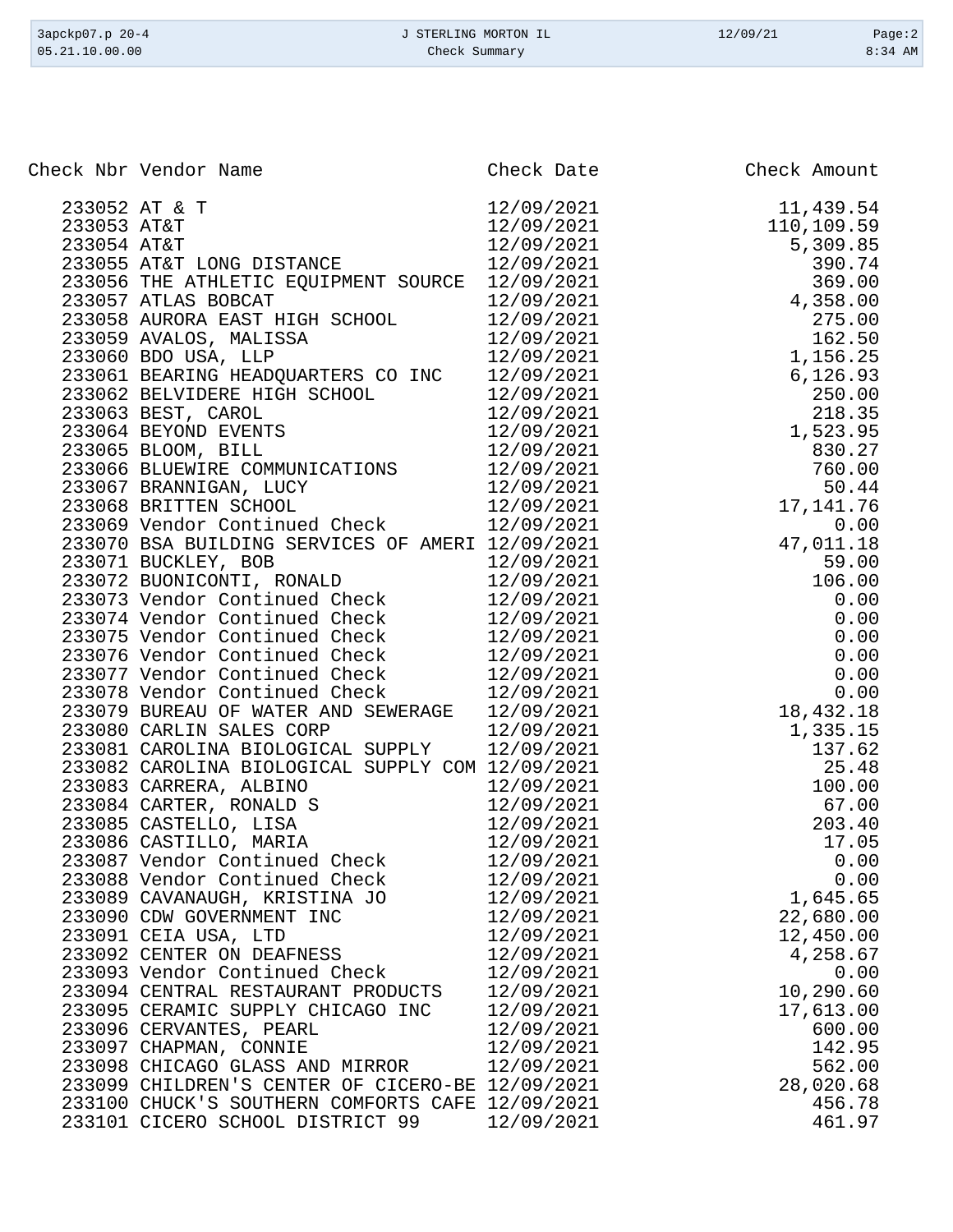| 3apckp07.p 20-4<br>05.21.10.00.00 |                                                                                | J STERLING MORTON IL<br>Check Summary | 12/09/21           | Page:3<br>$8:34$ AM |
|-----------------------------------|--------------------------------------------------------------------------------|---------------------------------------|--------------------|---------------------|
|                                   |                                                                                |                                       |                    |                     |
|                                   |                                                                                |                                       |                    |                     |
|                                   | Check Nbr Vendor Name                                                          | Check Date                            | Check Amount       |                     |
|                                   | 233102 CINTAS CORPORATION NO.2                                                 | 12/09/2021                            | 423.44             |                     |
|                                   | 233103 CITY OF BERWYN-WATER                                                    | 12/09/2021                            | 763.29             |                     |
|                                   | 233104 CLARKE, DIMITRI                                                         | 12/09/2021                            | 109.00             |                     |
|                                   | 233105 Vendor Continued Check 12/09/2021                                       |                                       | 0.00<br>3,212.81   | 0.00                |
|                                   | 233106 Clearview Plumbing & Sewer, In 12/09/2021                               |                                       |                    |                     |
|                                   | 233107 COLDESI, INC                                                            | 12/09/2021                            | 1,570.00           |                     |
|                                   | 233108 COLLINS, KENT                                                           | 12/09/2021                            | 67.00              |                     |
|                                   | 233109 COLON, DENNIS                                                           | 12/09/2021                            | 59.00              |                     |
|                                   | 233110 Vendor Continued Check<br>233111 COM ED                                 | 12/09/2021                            |                    | 0.00                |
|                                   | 233112 COMCAST                                                                 | 12/09/2021<br>12/09/2021              | 1,612.03<br>199.00 |                     |
|                                   | 233113 Commercial Specialties Inc 12/09/2021                                   |                                       | 865.00             |                     |
|                                   | 233114 CONSERV FS, INC                                                         | 12/09/2021                            | 2,262.00           |                     |
|                                   | 233115 COOPERATIVE ASSOCIATION FOR 12/09/2021                                  |                                       | 15,169.46          |                     |
|                                   | 233116 CORDOVA, MARGARITA                                                      | 12/09/2021                            | 80.00              |                     |
| 233117 COTG                       |                                                                                | 12/09/2021                            | 594.97             |                     |
|                                   | 233118 COZZINI BROS.                                                           | 12/09/2021                            | 188.00             |                     |
|                                   | 233119 CRUZ RODRIGUEZ, SONIA                                                   | 12/09/2021                            | 180.00             |                     |
|                                   | 233120 DALY, DAVID                                                             | 12/09/2021                            | 55.00              |                     |
|                                   | 233121 DECKER, INC                                                             | 12/09/2021                            | 5,761.12           |                     |
|                                   | 233122 DEECE AUTOMOTIVE                                                        | 12/09/2021                            | 1,100.00           |                     |
|                                   | 233123 DEL GALDO LAW GROUP LLC                                                 | 12/09/2021                            | 5,768.87           |                     |
|                                   | 233124 DELMONICO, JANINE A                                                     | 12/09/2021                            | 598.31             |                     |
|                                   | 233125 DESIGNQUEST MEDIA, LLC                                                  | 12/09/2021                            | 2,406.00           |                     |
|                                   | 233126 DOBRZANSKI, JAMES                                                       | 12/09/2021                            | 290.20             |                     |
|                                   | 233127 DOMINGUEZ, KIMBERLY                                                     | 12/09/2021                            | 241.69             |                     |
|                                   | 233128 DOWNERS GROVE SOUTH HIGH SCHOO 12/09/2021                               |                                       | 235.00             |                     |
|                                   | 233129 DUARTE, JONATHAN                                                        | 12/09/2021                            | 1,258.52           |                     |
|                                   | 233130 EASTER SEALS METROPOLITAN CHIC 12/09/2021                               |                                       | 77,513.92          |                     |
|                                   | 233131 EDWARD DON & COMPANY                                                    | 12/09/2021                            | 2,734.50           |                     |
|                                   | 233132 ELECTRO-MEDICAL EQUIP. INC. 12/09/2021<br>233133 Vendor Continued Check | 12/09/2021                            | 1,730.00           | 0.00                |
|                                   | 233134 ELIM CHRISTIAN SCHOOL                                                   | 12/09/2021                            | 56,383.08          |                     |
|                                   | 233135 EMBI TEC                                                                | 12/09/2021                            | 2,101.00           |                     |
|                                   | 233136 Vendor Continued Check                                                  | 12/09/2021                            |                    | 0.00                |
|                                   | 233137 Vendor Continued Check                                                  | 12/09/2021                            |                    | 0.00                |
|                                   | 233138 Vendor Continued Check                                                  | 12/09/2021                            |                    | 0.00                |
|                                   | 233139 ENGIE RESOURCES, LLC                                                    | 12/09/2021                            | 106,681.63         |                     |
|                                   | 233140 FASTENAL CO.                                                            | 12/09/2021                            | 539.62             |                     |
|                                   | 233141 FED EX                                                                  | 12/09/2021                            | 75.71              |                     |
|                                   | 233142 Fenton High School Athletic De 12/09/2021                               |                                       | 285.00             |                     |
|                                   | 233143 FGM ARCHITECTS                                                          | 12/09/2021                            | 15,060.75          |                     |
|                                   | 233144 FORST, DENNIS J                                                         | 12/09/2021                            | 461.25             |                     |
|                                   | 233145 FRANK COONEY CO., INC                                                   | 12/09/2021                            | 637.00             |                     |
|                                   | 233146 GAMBOA, JOSE                                                            | 12/09/2021                            | 468.00             |                     |

233147 GEM ELECTRIC SUPPLY, INC  $12/09/2021$  241.01<br>233148 GENOVESI, JENNA 12/09/2021 600.00 233148 GENOVESI, JENNA  $12/09/2021$  600.00<br>233149 GIANT STEPS ILLINOIS INC 12/09/2021 40,449.29 233149 GIANT STEPS ILLINOIS INC 12/09/2021 40,449.29 233150 GLENBARD WEST HIGH SCHOOL 12/09/2021 125.00<br>233151 GLENOAKS NORTH - THERAPEUTIC D 12/09/2021 7,679.88 233151 GLENOAKS NORTH - THERAPEUTIC D 12/09/2021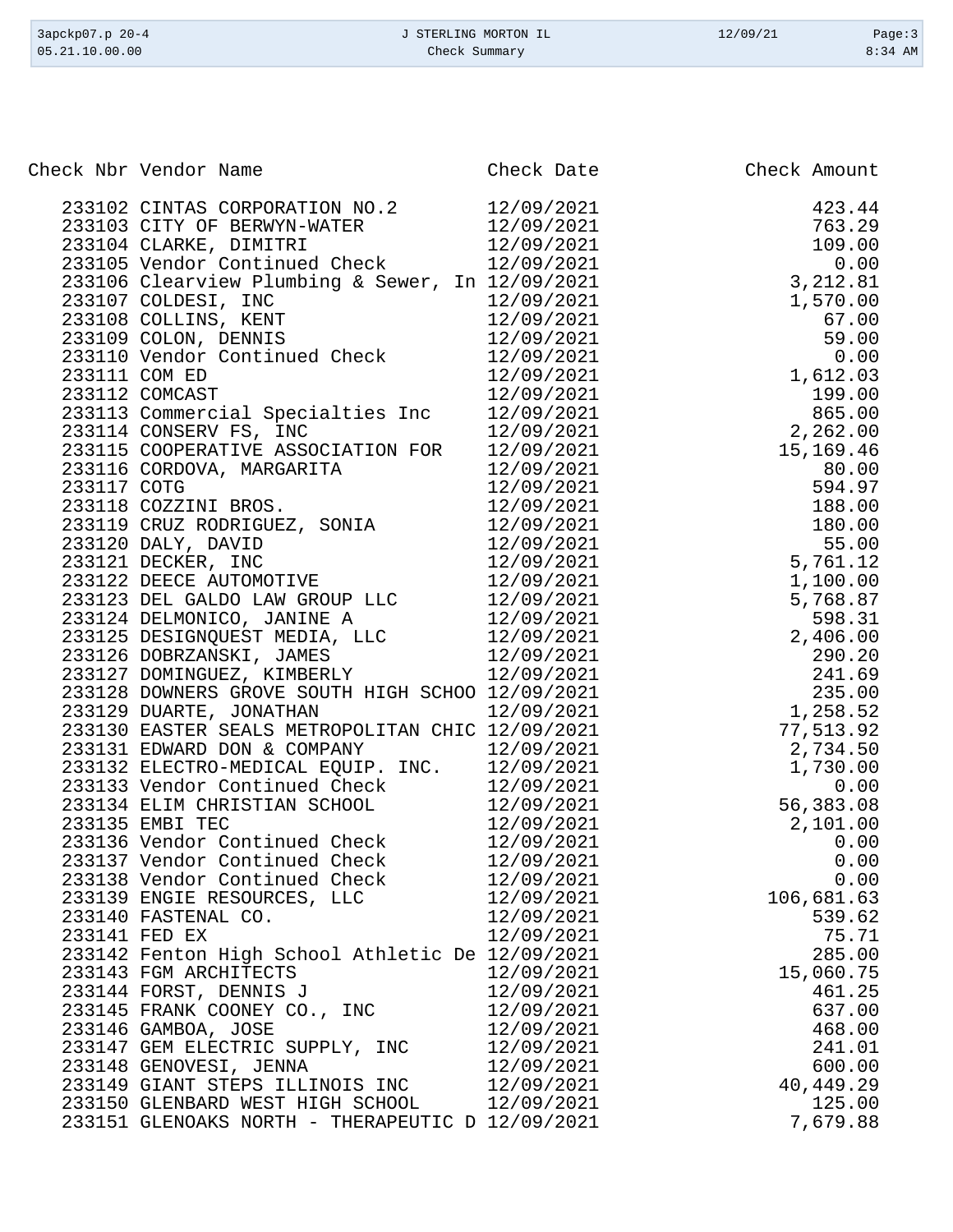| 3apckp07.p 20-4 | J STERLING MORTON IL | 12/09/21 | Page:4    |
|-----------------|----------------------|----------|-----------|
| 05.21.10.00.00  | Check Summary        |          | $8:34$ AM |
|                 |                      |          |           |

Check Nbr Vendor Name **Check Date** Check Date Check Amount

|              | 233152 GONZALEZ, JUAN                                                                                                                                                      | 12/09/2021 | 131.88     |
|--------------|----------------------------------------------------------------------------------------------------------------------------------------------------------------------------|------------|------------|
|              | 233153 Vendor Continued Check                                                                                                                                              | 12/09/2021 | 0.00       |
|              | 233154 Vendor Continued Check                                                                                                                                              | 12/09/2021 | 0.00       |
|              | 233155 Vendor Continued Check                                                                                                                                              | 12/09/2021 | 0.00       |
|              | 233156 Vendor Continued Check                                                                                                                                              | 12/09/2021 | 0.00       |
|              | 233157 Vendor Continued Check                                                                                                                                              | 12/09/2021 | 0.00       |
|              | 233158 Vendor Continued Check                                                                                                                                              | 12/09/2021 | 0.00       |
|              | 233159 Vendor Continued Check                                                                                                                                              | 12/09/2021 | 0.00       |
|              | 233160 GORDON FOOD SERVICE, INC.                                                                                                                                           | 12/09/2021 | 85,015.59  |
|              | 233161 Vendor Continued Check                                                                                                                                              | 12/09/2021 | 0.00       |
|              | 233162 GRAINGER                                                                                                                                                            | 12/09/2021 | 61.91      |
|              | 233163 GRAYSLAKE NORTH HIGH SCHOOL 12/09/2021<br>233164 Vendor Continued Check 12/09/2021<br>233165 GRECO AND SONS INC 12/09/2021<br>233166 GUERRERO, XIOMARA M 12/09/2021 |            | 370.00     |
|              |                                                                                                                                                                            |            | 0.00       |
|              |                                                                                                                                                                            |            | 16, 176.88 |
|              | 233165 GRECO AND SONS INC<br>233166 GUERRERO, XIOMARA M                                                                                                                    |            | 600.00     |
|              |                                                                                                                                                                            |            | 10,334.16  |
|              |                                                                                                                                                                            |            | 467.99     |
|              |                                                                                                                                                                            |            | 800.00     |
|              |                                                                                                                                                                            |            | 49.32      |
|              |                                                                                                                                                                            |            | 6,000.00   |
|              |                                                                                                                                                                            |            | 6,893.96   |
|              |                                                                                                                                                                            |            | 18.19      |
|              |                                                                                                                                                                            |            | 1,375.00   |
|              |                                                                                                                                                                            |            | 180.00     |
|              |                                                                                                                                                                            |            | 500.00     |
|              | 233177 HERRERA, JESSICA L                                                                                                                                                  |            | 105.58     |
|              |                                                                                                                                                                            |            | 325.00     |
|              | 233178 HINSDALE SOUTH HIGH SCHOOL 12/09/2021<br>233179 HINSDALE SCHOOL DISTRICT #86 12/09/2021<br>233180 HORIZON SCREEN PRINTING, INC 12/09/2021                           |            |            |
|              |                                                                                                                                                                            |            | 350.00     |
|              |                                                                                                                                                                            |            | 1,600.50   |
|              | 233181 HOUGHTON MIFFLIN HARCOURT PUBL 12/09/2021                                                                                                                           |            | 4,302.32   |
|              | 233182 HPS, LLC                                                                                                                                                            | 12/09/2021 | 3,275.00   |
| 233183 HUDL  |                                                                                                                                                                            | 12/09/2021 | 9,400.00   |
|              | 233184 HUNTLEY HIGH SCHOOL                                                                                                                                                 | 12/09/2021 | 400.00     |
|              | 233185 IAASE-IL ALLIANCE OF ADMIN OF 12/09/2021                                                                                                                            |            | 370.00     |
|              | 233186 ILLINOIS DEPT. OF EMPLOYMENT S 12/09/2021                                                                                                                           |            | 23,648.75  |
|              | 233187 ILLINOIS ASSOC OF SCHOOL BUSIN 12/09/2021                                                                                                                           |            | 620.00     |
|              | 233188 ILLINOIS PUBLIC RISK FUND ATTN 12/09/2021                                                                                                                           |            | 626,405.00 |
|              | 233189 ILLINOIS SCHOOL FOR THE DEAF 12/09/2021                                                                                                                             |            | 211.50     |
|              | 233190 INNOVATIONS ACADEMY THERAPEUTI 12/09/2021                                                                                                                           |            | 14,467.83  |
|              | 233191 J. AVE DEVELOPMENT                                                                                                                                                  | 12/09/2021 | 1,879.20   |
| 233192 JACKS |                                                                                                                                                                            | 12/09/2021 | 274.65     |
|              | 233193 JEFFERSON HIGH SCHOOL                                                                                                                                               | 12/09/2021 | 475.00     |
|              | 233194 JnR SAFETY, INC                                                                                                                                                     | 12/09/2021 | 4,103.75   |
|              | 233195 JOHNSON CONTROLS FIRE PROTECTI 12/09/2021                                                                                                                           |            | 34,939.73  |
|              | 233196 JOSEPH ACADEMY AT MELROSE PARK 12/09/2021                                                                                                                           |            | 13,906.68  |
|              | 233197 JULIAN, MICHAEL                                                                                                                                                     | 12/09/2021 | 106.00     |
|              | 233198 KAGAN & GAINES MUSIC CO INC                                                                                                                                         | 12/09/2021 | 950.35     |
|              | 233199 KEATING, BRIAN                                                                                                                                                      | 12/09/2021 | 92.00      |
|              | 233200 Vendor Continued Check                                                                                                                                              | 12/09/2021 | 0.00       |
|              | 233201 KELLY, ERIN                                                                                                                                                         | 12/09/2021 | 388.09     |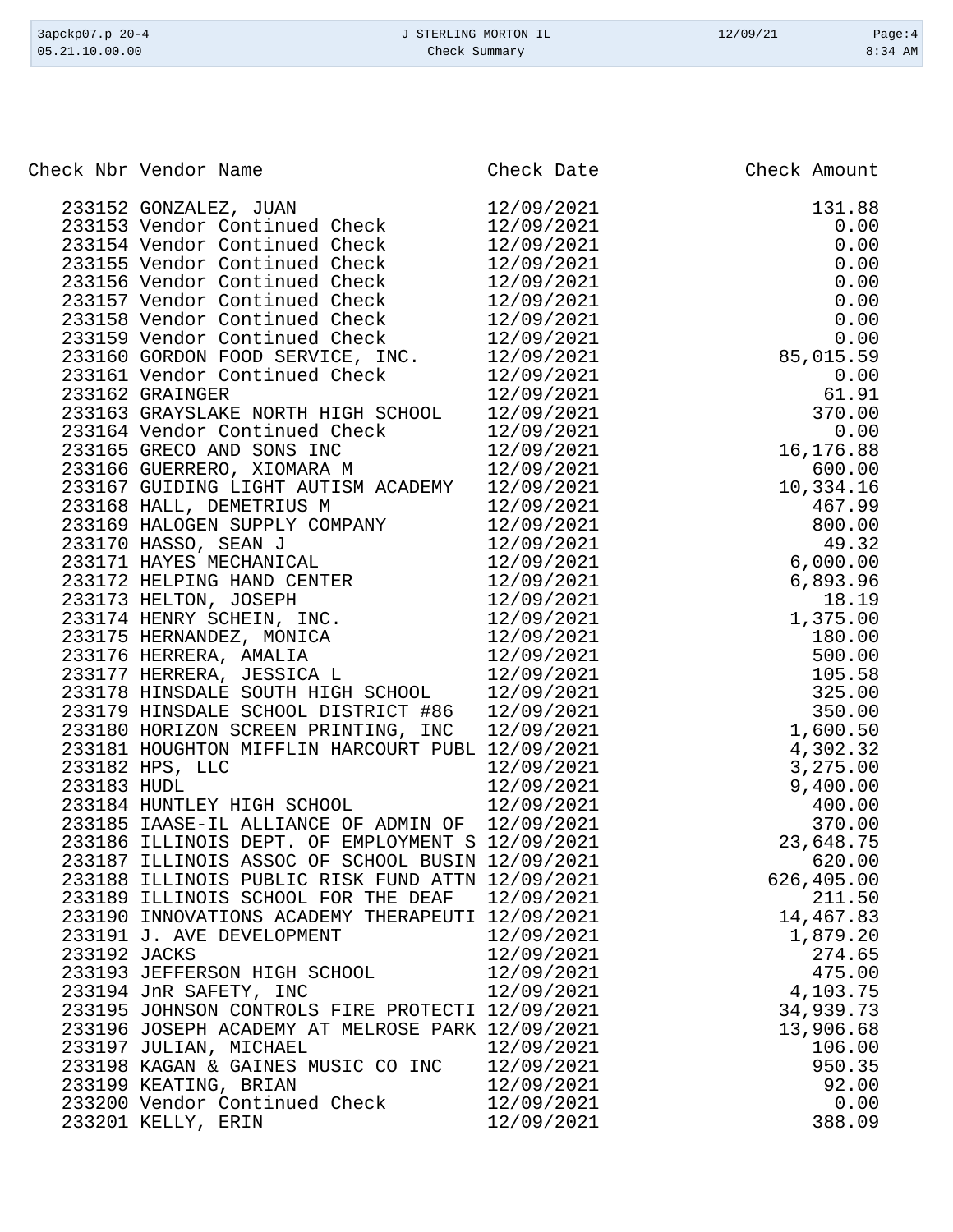| 3apckp07.p 20-4 | J STERLING MORTON IL | 12/09/21 | Page: $5$ |
|-----------------|----------------------|----------|-----------|
| 05.21.10.00.00  | Check Summary        |          | $8:34$ AM |
|                 |                      |          |           |

Check Nbr Vendor Name **Check Date** Check Date Check Amount

| 233202 KELLY COLGAN, KATHLEEN                                                         | 12/09/2021                                                                                                                                                                                                                                                                                                                                                                                                                          | 275.00    |
|---------------------------------------------------------------------------------------|-------------------------------------------------------------------------------------------------------------------------------------------------------------------------------------------------------------------------------------------------------------------------------------------------------------------------------------------------------------------------------------------------------------------------------------|-----------|
| 233203 KEPPLER, LAUREN<br>233204 KEY2ED, INC<br>233205 KORIOUST                       | 12/09/2021                                                                                                                                                                                                                                                                                                                                                                                                                          | 315.60    |
|                                                                                       | 12/09/2021                                                                                                                                                                                                                                                                                                                                                                                                                          | 940.00    |
| 233205 KOZLOWSKI, NATALIE                                                             | 12/09/2021                                                                                                                                                                                                                                                                                                                                                                                                                          | 600.00    |
| 233206 KR TECH GROUP LLC<br>233207 KRAMER, DYLAN                                      | 12/09/2021                                                                                                                                                                                                                                                                                                                                                                                                                          | 21,700.00 |
|                                                                                       | 12/09/2021                                                                                                                                                                                                                                                                                                                                                                                                                          | 67.00     |
| 233208 KRUEGER INTERNATIONAL, INC                                                     | 12/09/2021                                                                                                                                                                                                                                                                                                                                                                                                                          | 71,345.54 |
|                                                                                       | 12/09/2021                                                                                                                                                                                                                                                                                                                                                                                                                          | 600.00    |
| 233209 LaCROSSE ELECTRIC CO<br>233210 LAHEY, ROBERT<br>233210 LAHEY, ROBERT           | 12/09/2021                                                                                                                                                                                                                                                                                                                                                                                                                          |           |
| 233211 Vendor Continued Check                                                         | 12/09/2021                                                                                                                                                                                                                                                                                                                                                                                                                          |           |
| 233212 Vendor Continued Check                                                         | 12/09/2021                                                                                                                                                                                                                                                                                                                                                                                                                          |           |
| 233213 Vendor Continued Check                                                         | 12/09/2021                                                                                                                                                                                                                                                                                                                                                                                                                          |           |
| 233214 Vendor Continued Check                                                         | 12/09/2021                                                                                                                                                                                                                                                                                                                                                                                                                          |           |
| 233215 Vendor Continued Check 12/09/2021                                              |                                                                                                                                                                                                                                                                                                                                                                                                                                     |           |
| 233216 LAKEVIEW BUS LINES, INC                                                        | 12/09/2021                                                                                                                                                                                                                                                                                                                                                                                                                          |           |
| 233217 LANGUAGE TESTING INTERNATIONAL 12/09/2021                                      |                                                                                                                                                                                                                                                                                                                                                                                                                                     |           |
|                                                                                       | 12/09/2021                                                                                                                                                                                                                                                                                                                                                                                                                          |           |
| 233218 LEMONT HIGH SCHOOL<br>233219 LEYDEN HIGH SCHOOL                                | 12/09/2021                                                                                                                                                                                                                                                                                                                                                                                                                          |           |
|                                                                                       | 12/09/2021                                                                                                                                                                                                                                                                                                                                                                                                                          |           |
| 233220 LIBERTY FLAG & BANNER<br>233221 LORRAINE, SARAH                                | 12/09/2021                                                                                                                                                                                                                                                                                                                                                                                                                          |           |
| 233222 LYONS TOWNSHIP HIGH SCHOOL                                                     | 12/09/2021                                                                                                                                                                                                                                                                                                                                                                                                                          |           |
|                                                                                       | 12/09/2021                                                                                                                                                                                                                                                                                                                                                                                                                          |           |
| 233223 LYONS TREE SERVICE<br>233224 MACDOUGAL, GEORGIA                                | 12/09/2021                                                                                                                                                                                                                                                                                                                                                                                                                          |           |
|                                                                                       | 12/09/2021                                                                                                                                                                                                                                                                                                                                                                                                                          |           |
| 233225 MACDOUGAL, MATT WILLIAM<br>233226 MAINE EAST TWP HS                            | 12/09/2021                                                                                                                                                                                                                                                                                                                                                                                                                          |           |
|                                                                                       | $\begin{array}{r} 71\,, 345.54\phantom{00} \phantom{00} \phantom{00} \phantom{00} \phantom{00} \phantom{00} \phantom{00} \phantom{00} \phantom{00} \phantom{00} \phantom{00} \phantom{00} \phantom{00} \phantom{00} \phantom{00} \phantom{00} \phantom{00} \phantom{00} \phantom{00} \phantom{00} \phantom{00} \phantom{00} \phantom{00} \phantom{00} \phantom{00} \phantom{00} \phantom{00} \phantom{00} \phantom{0$<br>12/09/2021 |           |
| 233227 MAINE WEST HIGH SCHOOL<br>233228 MALDONADO, MARIANNE<br>233229 MANOUZI, MALIKA | 12/09/2021                                                                                                                                                                                                                                                                                                                                                                                                                          |           |
| 233229 MANOUZI, MALIKA                                                                | 12/09/2021                                                                                                                                                                                                                                                                                                                                                                                                                          |           |
| 233230 MARKLUND CHILDREN'S HOME                                                       | 12/09/2021                                                                                                                                                                                                                                                                                                                                                                                                                          |           |
| 233231 MC ADAM LANDSCAPING, INC                                                       | 12/09/2021                                                                                                                                                                                                                                                                                                                                                                                                                          |           |
| 233232 MC CLOUD SERVICES                                                              | 12/09/2021                                                                                                                                                                                                                                                                                                                                                                                                                          |           |
| 233233 MCMAHON, JOSH                                                                  | 12/09/2021                                                                                                                                                                                                                                                                                                                                                                                                                          |           |
|                                                                                       | 12/09/2021                                                                                                                                                                                                                                                                                                                                                                                                                          |           |
| 233234 MEDCO SUPPLY COMPANY<br>233235 MEDINA, ADILENE                                 | 12/09/2021                                                                                                                                                                                                                                                                                                                                                                                                                          |           |
|                                                                                       | 12/09/2021                                                                                                                                                                                                                                                                                                                                                                                                                          |           |
| 233236 MELERO JUAREZ, EMMA<br>233237 MELVIN, KEVIN<br>222228 MENDOZA, ELIZAPETH       | 12/09/2021                                                                                                                                                                                                                                                                                                                                                                                                                          |           |
| 233238 MENDOZA, ELIZABETH                                                             | 12/09/2021                                                                                                                                                                                                                                                                                                                                                                                                                          | 148.12    |
| 233239 MENTA ACADEMY HILLSIDE                                                         | 12/09/2021                                                                                                                                                                                                                                                                                                                                                                                                                          | 20,931.12 |
| 233240 MENTA ACADEMY OAK PARK                                                         | 12/09/2021                                                                                                                                                                                                                                                                                                                                                                                                                          | 7,284.24  |
| 233241 MENTA ACADEMY MIDWAY                                                           | 12/09/2021                                                                                                                                                                                                                                                                                                                                                                                                                          | 20,750.22 |
| 233242 METZGER, NINA                                                                  | 12/09/2021                                                                                                                                                                                                                                                                                                                                                                                                                          | 600.00    |
| 233243 MIDWEST TRANSIT EQUIPMENT                                                      | 12/09/2021                                                                                                                                                                                                                                                                                                                                                                                                                          | 392.90    |
| 233244 MIDWEST PAPER RETRIEVER                                                        | 12/09/2021                                                                                                                                                                                                                                                                                                                                                                                                                          | 153.24    |
| 233245 MONTALVO, VANESSA                                                              | 12/09/2021                                                                                                                                                                                                                                                                                                                                                                                                                          | 600.00    |
| 233246 MORENO, MIGUEL                                                                 | 12/09/2021                                                                                                                                                                                                                                                                                                                                                                                                                          | 180.00    |
| 233247 Morton Activity Account                                                        | 12/09/2021                                                                                                                                                                                                                                                                                                                                                                                                                          | 315.00    |
| 233248 MULLER-PINEHURST DAIRY INC                                                     | 12/09/2021                                                                                                                                                                                                                                                                                                                                                                                                                          | 11,616.26 |
|                                                                                       | 12/09/2021                                                                                                                                                                                                                                                                                                                                                                                                                          | 437.65    |
| 233249 MULLEN, WENDY                                                                  | 12/09/2021                                                                                                                                                                                                                                                                                                                                                                                                                          | 356.20    |
| 233250 MURILLO JR, CARLOS                                                             |                                                                                                                                                                                                                                                                                                                                                                                                                                     |           |
| 233251 MURPHY, TERRY                                                                  | 12/09/2021                                                                                                                                                                                                                                                                                                                                                                                                                          | 134.00    |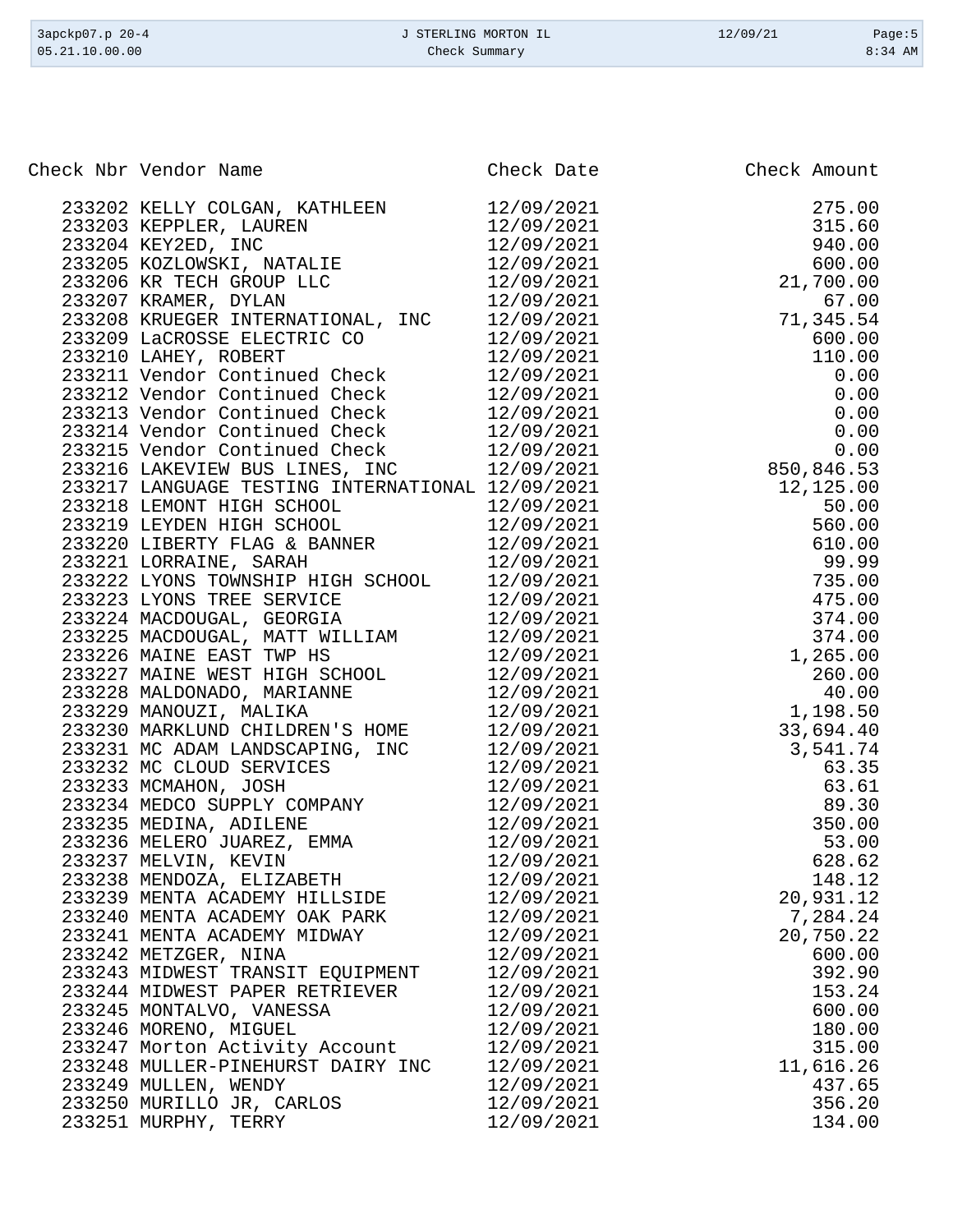| 3apckp07.p 20-4<br>05.21.10.00.00 |                                                                 | J STERLING MORTON IL<br>Check Summary | 12/09/21 | Page: $6$<br>8:34 AM |
|-----------------------------------|-----------------------------------------------------------------|---------------------------------------|----------|----------------------|
|                                   |                                                                 |                                       |          |                      |
|                                   | Check Nbr Vendor Name                                           | Check Date                            |          | Check Amount         |
|                                   | 233252 MUSIC THEATRE INTERNATIONAL                              | 12/09/2021                            |          | 150.00               |
|                                   | 233253 NALCO CROSSBOW WATER ***                                 | 12/09/2021                            |          | 82.74                |
|                                   | 233254 NAPERVILLE CENTRAL HIGH SCHOOL 12/09/2021                |                                       |          | 195.00               |
|                                   | 233255 NAPERVILLE NORTH HIGH SCHOOL                             | 12/09/2021                            |          | 300.00               |
|                                   | 233256 Vendor Continued Check                                   | 12/09/2021                            |          | 0.00                 |
| 233257 NASCO                      |                                                                 | 12/09/2021                            |          | 2,584.21             |
|                                   | 233258 NCCR METALS INC.                                         | 12/09/2021                            |          | 1,449.54             |
|                                   | 233259 NEW HORIZON CENTER FOR THE                               | 12/09/2021                            |          | 93, 497.52           |
|                                   | 233260 Vendor Continued Check                                   | 12/09/2021                            |          | 0.00                 |
|                                   | 233261 NEXT DAY PLUS                                            | 12/09/2021                            |          | 2,601.77             |
|                                   | 233262 NICOR GAS                                                | 12/09/2021                            |          | 851.19               |
|                                   | 233263 NILES NORTH HIGH SCHOOL<br>233264 NOTRE DAME HIGH SCHOOL | 12/09/2021<br>12/09/2021              |          | 185.00<br>375.00     |
|                                   | 233265 NUDERA, JOHN                                             | 12/09/2021                            |          | 101.00               |
|                                   | 233266 OAK PARK RIVER FOREST HS                                 | 12/09/2021                            |          | 600.00               |
|                                   | 233267 OCCUPATIONAL HEALTH CENTERS OF 12/09/2021                |                                       |          | 151.00               |
|                                   | 233268 OLSSON ROOFING COMPANY, INC                              | 12/09/2021                            |          | 20,865.00            |
|                                   | 233269 OMNI-PUMP REPAIRS, INC                                   | 12/09/2021                            |          | 780.00               |
|                                   | 233270 ONEDER                                                   | 12/09/2021                            |          | 1,830.00             |
|                                   | 233271 ORTIZ, DANIEL                                            | 12/09/2021                            |          | 250.00               |
|                                   | 233272 P & M DISTRIBUTORS, INC                                  | 12/09/2021                            |          | 6,287.84             |
|                                   | 233273 Vendor Continued Check                                   | 12/09/2021                            |          | 0.00                 |
|                                   | 233274 PAISANS PIZZA                                            | 12/09/2021                            |          | 2,124.97             |
|                                   | 233275 Paper Tiger Document Solutions 12/09/2021                |                                       |          | 263.45               |
|                                   | 233276 PARAMO, JACQUILINE                                       | 12/09/2021                            |          | 28.54                |
|                                   | 233277 PEORIA HIGH SCHOOL                                       | 12/09/2021                            |          | 225.00               |
|                                   | 233278 PEPSI-COLA<br>233279 PEROTTI, SAMANTHA E                 | 12/09/2021<br>12/09/2021              |          | 3,364.22<br>559.35   |
|                                   | 233280 PINEDA, SANDRA                                           | 12/09/2021                            |          | 180.00               |
|                                   | 233281 PITNEY BOWES GLOBAL FINANCIAL 12/09/2021                 |                                       |          | 460.20               |
|                                   | 233282 PONTIAC HIGH SCHOOL                                      | 12/09/2021                            |          | 400.00               |
|                                   | 233283 PRECISION ELECTRICAL SERVICES 12/09/2021                 |                                       |          | 9,420.00             |
|                                   | 233284 PROJECT LEAD THE WAY, INC. 12/09/2021                    |                                       |          | 4,200.00             |
|                                   | 233285 PUFPAF, JENNIFER                                         | 12/09/2021                            |          | 110.00               |
|                                   | 233286 QTA INDUSTRIAL SUPPLIES AND SO 12/09/2021                |                                       |          | 770.26               |
|                                   | 233287 QUEST FOOD MANAGEMENT SERVICES 12/09/2021                |                                       |          | 12,848.50            |
|                                   | 233288 QUEZADA, MARVIN URIZAR 12/09/2021                        |                                       |          | 80.00                |
|                                   | 233289 QUILL CORPORATION                                        | 12/09/2021                            |          | 128.33               |
|                                   | 233290 R & W MEDICAL, LLC<br>233291 RAZO, YOLANDA               | 12/09/2021                            |          | 110.00               |
|                                   | 233292 REAVIS HIGH SCHOOL                                       | 12/09/2021<br>12/09/2021              |          | 180.00<br>225.00     |
|                                   | 233293 REFERENCE POINT PRESS                                    | 12/09/2021                            |          | 295.00               |
|                                   | 233294 RESCOR SERVICE CORP                                      | 12/09/2021                            |          | 865.00               |
|                                   | 233295 RICHARDS HIGH SCHOOL                                     | 12/09/2021                            |          | 300.00               |
|                                   | 233296 RICHMOND ELECTRIC CO                                     | 12/09/2021                            |          | 12,400.00            |
|                                   | 233297 RICHTER, BRET                                            | 12/09/2021                            |          | 55.00                |
|                                   | 233298 RILEY, PATRICK                                           | 12/09/2021                            |          | 150.00               |
|                                   | 233299 RIVEREDGE HOSPITAL                                       | 12/09/2021                            |          | 350.00               |
|                                   | 233300 Vendor Continued Check                                   | 12/09/2021                            |          | 0.00                 |
|                                   | 233301 RIVERSIDE BROOKFIELD HS                                  | 12/09/2021                            |          | 2,625.00             |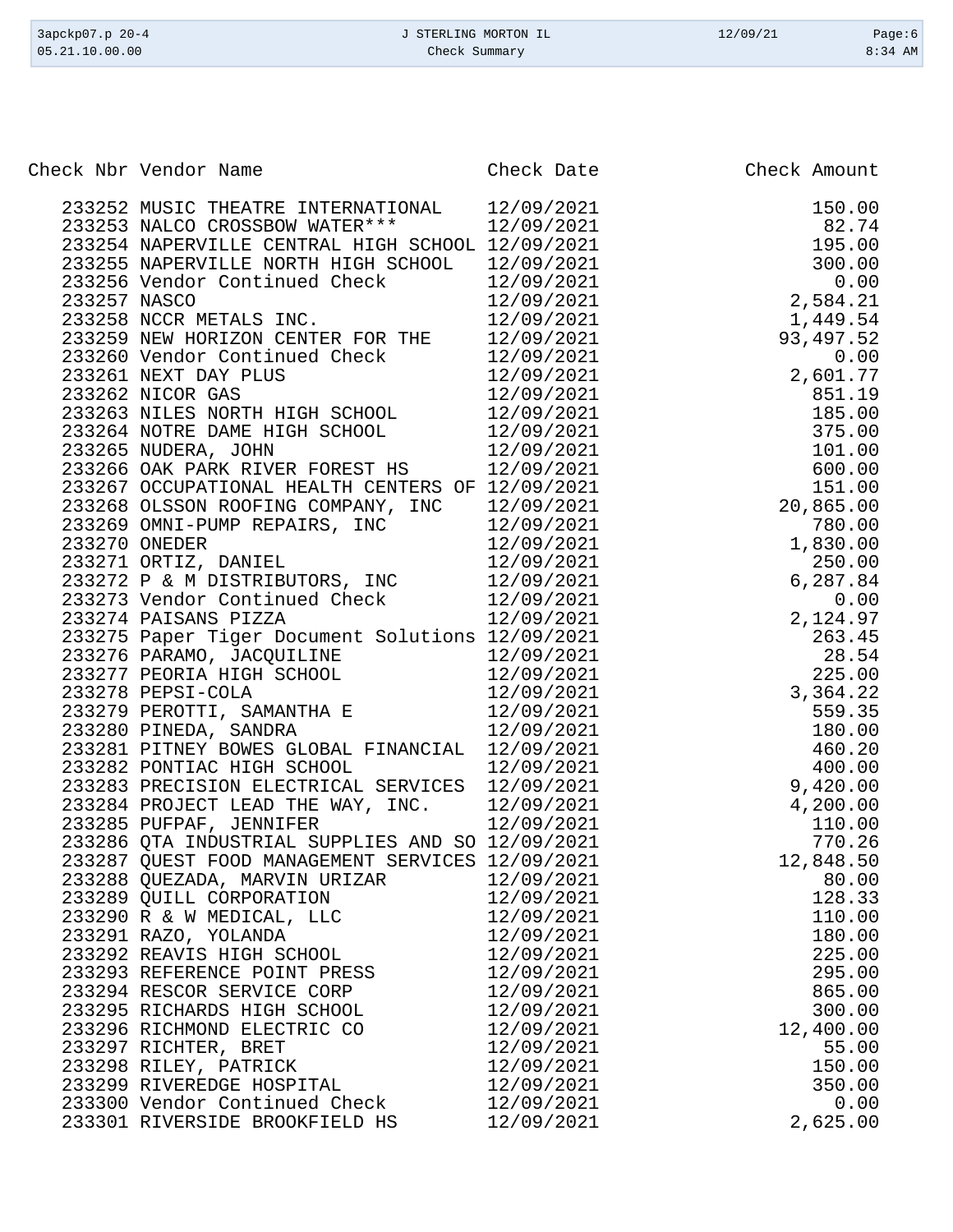| 3apckp07.p 20-4 | J STERLING MORTON IL | 12/09/21 | Page:7    |
|-----------------|----------------------|----------|-----------|
| 05.21.10.00.00  | Check Summary        |          | $8:34$ AM |

| Check Nbr Vendor Name                            | Check Date | Check Amount |
|--------------------------------------------------|------------|--------------|
| 233302 RIZZO, JESSICA                            | 12/09/2021 | 180.00       |
| 233303 RODRIGUEZ, MELISSA                        | 12/09/2021 | 325.00       |
| 233304 RONAN, KEVIN                              | 12/09/2021 | 53.00        |
| 233305 RUTTER, ERIC                              | 12/09/2021 | 24.42        |
| 233306 RZADZKI, JOANNE                           | 12/09/2021 | 96.56        |
| 233307 SALGADO, LESLY                            | 12/09/2021 | 180.00       |
| 233308 Vendor Continued Check                    | 12/09/2021 | 0.00         |
|                                                  |            |              |
| 233309 Vendor Continued Check                    | 12/09/2021 | 0.00         |
| 233310 Vendor Continued Check                    | 12/09/2021 | 0.00         |
| 233311 Vendor Continued Check                    | 12/09/2021 | 0.00         |
| 233312 Vendor Continued Check                    | 12/09/2021 | 0.00         |
| 233313 Vendor Continued Check                    | 12/09/2021 | 0.00         |
| 233314 Vendor Continued Check                    | 12/09/2021 | 0.00         |
| 233315 Vendor Continued Check                    | 12/09/2021 | 0.00         |
| 233316 Vendor Continued Check                    | 12/09/2021 | 0.00         |
| 233317 Vendor Continued Check                    | 12/09/2021 | 0.00         |
| 233318 Vendor Continued Check                    | 12/09/2021 | 0.00         |
| 233319 Vendor Continued Check                    | 12/09/2021 | 0.00         |
| 233320 Vendor Continued Check                    | 12/09/2021 | 0.00         |
| 233321 Vendor Continued Check                    | 12/09/2021 | 0.00         |
| 233322 Vendor Continued Check                    | 12/09/2021 | 0.00         |
| 233323 Vendor Continued Check                    | 12/09/2021 | 0.00         |
| 233324 SALINAS EDUCATIONAL SERVICES,             | 12/09/2021 | 158,735.00   |
| 233325 SAM'S CLUB                                | 12/09/2021 | 166.30       |
| 233326 Vendor Continued Check                    | 12/09/2021 | 0.00         |
| 233327 Vendor Continued Check                    | 12/09/2021 | 0.00         |
| 233328 Vendor Continued Check                    | 12/09/2021 | 0.00         |
| 233329 Vendor Continued Check                    | 12/09/2021 | 0.00         |
| 233330 SAM'S CLUB DIRECT                         | 12/09/2021 | 2,791.73     |
| 233331 SCHAUMBURG HIGH SCHOOL                    | 12/09/2021 | 400.00       |
|                                                  |            |              |
| 233332 SCHINDLER ELEVATOR CORPORATION 12/09/2021 |            | 8,110.00     |
| 233333 SCHOOL SAFETY ADVOCACY COUNCIL 12/09/2021 |            | 1,500.00     |
| 233334 SEAL OF ILLINOIS INC                      | 12/09/2021 | 51,616.07    |
| 233335 SEAL SOUTH INC                            | 12/09/2021 | 3,879.40     |
| 233336 SERPICO, PATRICIA A                       | 12/09/2021 | 32.48        |
| 233337 SERVICE TECH HEATING & COOLING 12/09/2021 |            | 4,969.54     |
| 233338 Vendor Continued Check                    | 12/09/2021 | 0.00         |
| 233339 SHERPA LEARNING, LLC                      | 12/09/2021 | 1,141.00     |
| 233340 SHOREWOOD HOME AND AUTO                   | 12/09/2021 | 5,125.78     |
| 233341 Vendor Continued Check                    | 12/09/2021 | 0.00         |
| 233342 SIGNCO, INC.                              | 12/09/2021 | 10,380.00    |
| 233343 SKUBAL, SAMANTHA M                        | 12/09/2021 | 290.20       |
| 233344 SMART WITNESS USA, LLC                    | 12/09/2021 | 435.00       |
| 233345 SMITH, RYAN                               | 12/09/2021 | 35.00        |
| 233346 SMITH, SOPHIA SARA                        | 12/09/2021 | 670.20       |
| 233347 SNA - SCHOOL NUTRITION ASSOC.             | 12/09/2021 | 60.50        |
| 233348 SOARING EAGLE ACADEMY                     | 12/09/2021 | 8,847.80     |
| 233349 SOLARWINDS, INC                           | 12/09/2021 | 238.00       |
| 233350 SOSA, REBECCA                             | 12/09/2021 | 76.66        |
| 233351 SOUTHWEST STRINGS                         | 12/09/2021 | 4,385.75     |
|                                                  |            |              |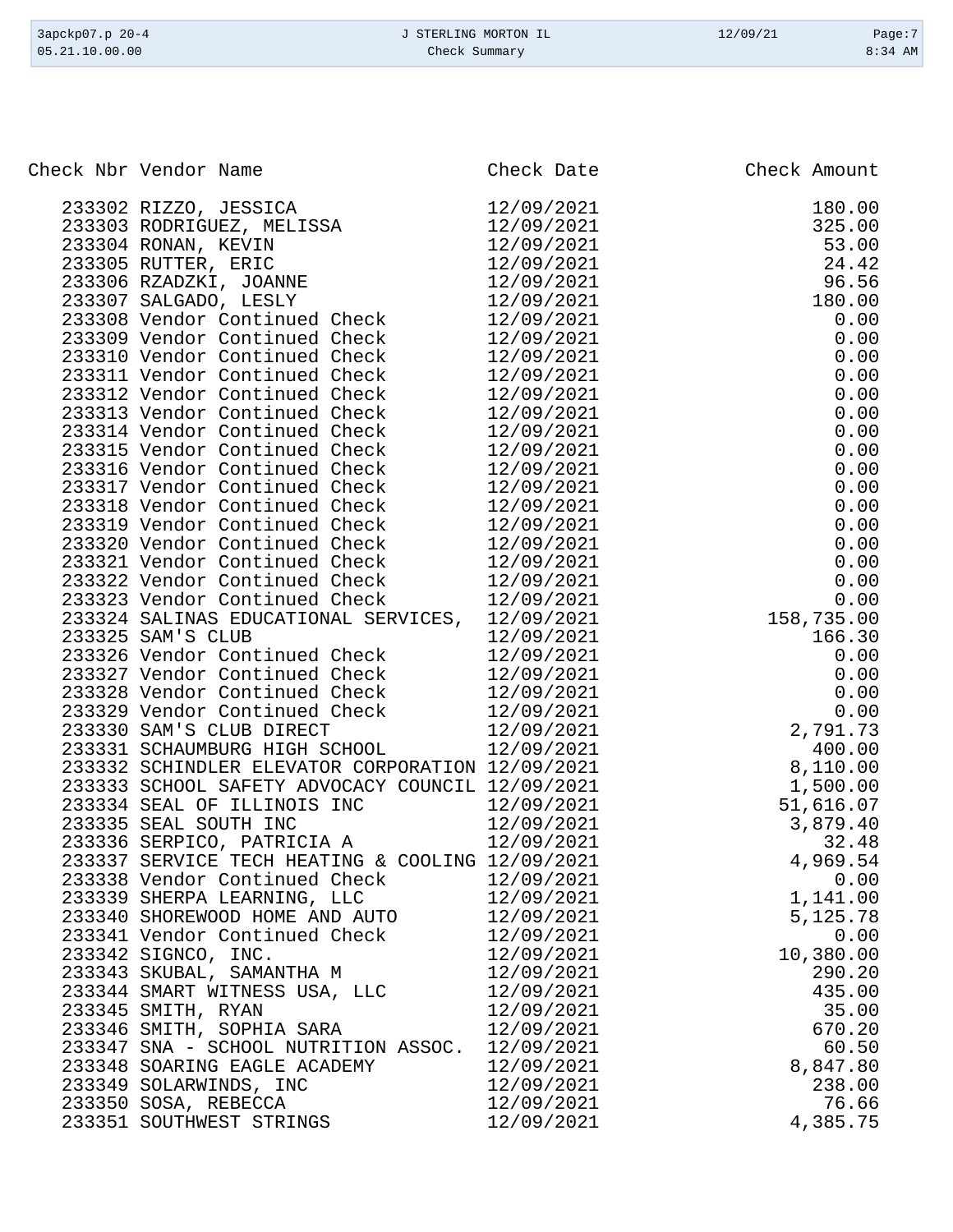| Check Nbr Vendor Name<br>Check Date<br>Check Amount<br>12/09/2021<br>4,327.60<br>233352 SPARKFUN ELECTRONICS<br>233353 SPECIAL EDUCATION SYSTEMS, INC 12/09/2021<br>11,628.72<br>87.48<br>233354 SPOHNHOLTZ, PATRICIA<br>233355 SPORTSFIELDS INC<br>12/09/2021<br>12/09/2021<br>19,200.00<br>12/09/2021<br>233356 SPRINT<br>312.84<br>12/09/2021<br>300.00<br>233357 STAGG HIGH SCHOOL<br>233358 STANDARD INDUSTRIAL & AUTO EQU 12/09/2021<br>2,513.84<br>233359 STEINER, SIMON<br>12/09/2021<br>67.00<br>12/09/2021<br>233360 STEWART, PAUL<br>136.00<br>233361 STREAMWOOD BEHAVIORAL HEALTH S 12/09/2021<br>420.00<br>300.00<br>233362 STREAMWOOD HIGH SCHOOL<br>12/09/2021<br>12/09/2021<br>233363 STRIKER LANES<br>1,496.00<br>12/09/2021<br>233364 SUJAK, MARK<br>759.24<br>233365 Vendor Continued Check<br>12/09/2021<br>0.00<br>233366 SUN LIFE ASSURANCE CO. OF CANA 12/09/2021<br>3,315.32<br>233367 Vendor Continued Check<br>12/09/2021<br>0.00<br>12/09/2021<br>233368 Vendor Continued Check<br>0.00<br>12/09/2021<br>233369 SUNBELT STAFFING<br>21,250.75<br>12/09/2021<br>1,097.00<br>233370 SUNBURST SPORTSWEAR INC<br>12/09/2021<br>233371 SUPPLY SOLUTIONS<br>11,580.00<br>12/09/2021<br>233372 TEACHER SYNERGY, LLC<br>4,400.00<br>233373 TEACHERS RETIREMENT SYSTEM<br>12/09/2021<br>2,068.65<br>233374 TEACHERS RETIREMENT SYSTEM<br>12/09/2021<br>995.79<br>12/09/2021<br>233375 TERRY, JAMES<br>53.00<br>59.90<br>233376 THE MAILBOX MAGAZINE/TEACHER'S 12/09/2021<br>233377 THEATRE WORLD<br>12/09/2021<br>1,537.38<br>25,999.00<br>233378 THERMOSYSTEMS<br>12/09/2021<br>233379 TINOCO, LILIANA<br>12/09/2021<br>600.00<br>233380 TOLEDO, CAROLINE<br>12/09/2021<br>250.00<br>233381 Top Notch Silk Screening Inc 12/09/2021<br>1,273.00<br>12/09/2021<br>233382 TORRES, LUIS<br>360.00<br>233383 TRIBUNE PRODUCTS<br>12/09/2021<br>65.98<br>233384 TRIHEX ATHLETIC, LLC<br>12/09/2021<br>2,357.50<br>233385 Vendor Continued Check<br>12/09/2021<br>0.00<br>0.00<br>233386 Vendor Continued Check<br>12/09/2021<br>12/09/2021<br>233387 TRUESDALE, TIMOTHY<br>5,036.02<br>3,073.00<br>233388 TRUGREEN AND ACTION PEST CONTR 12/09/2021<br>233389 UPS<br>12/09/2021<br>99.15<br>233390 VALENCIANO, ESTELA<br>12/09/2021<br>3.02<br>233391 Vendor Continued Check<br>12/09/2021<br>0.00<br>233392 Vendor Continued Check<br>12/09/2021<br>0.00<br>233393 Vendor Continued Check<br>12/09/2021<br>0.00<br>233394 Vendor Continued Check<br>12/09/2021<br>0.00<br>82,941.18<br>233395 VANGUARD ENERGY SERVICES, LLC 12/09/2021<br>12/09/2021<br>180.00<br>233396 VARGAS, HORTENCIA<br>233397 VARGAS, MARIA<br>12/09/2021<br>180.00<br>233398 VENT-A-KILN CORP<br>12/09/2021<br>1,849.25<br>5,979.46<br>233399 VERIZON WIRELESS<br>12/09/2021<br>4,000.00<br>233400 VICTORY MEDIA GROUP<br>12/09/2021 | 3apckp07.p 20-4<br>05.21.10.00.00 | J STERLING MORTON IL<br>Check Summary | 12/09/21 | Page:8<br>$8:34$ AM |
|-----------------------------------------------------------------------------------------------------------------------------------------------------------------------------------------------------------------------------------------------------------------------------------------------------------------------------------------------------------------------------------------------------------------------------------------------------------------------------------------------------------------------------------------------------------------------------------------------------------------------------------------------------------------------------------------------------------------------------------------------------------------------------------------------------------------------------------------------------------------------------------------------------------------------------------------------------------------------------------------------------------------------------------------------------------------------------------------------------------------------------------------------------------------------------------------------------------------------------------------------------------------------------------------------------------------------------------------------------------------------------------------------------------------------------------------------------------------------------------------------------------------------------------------------------------------------------------------------------------------------------------------------------------------------------------------------------------------------------------------------------------------------------------------------------------------------------------------------------------------------------------------------------------------------------------------------------------------------------------------------------------------------------------------------------------------------------------------------------------------------------------------------------------------------------------------------------------------------------------------------------------------------------------------------------------------------------------------------------------------------------------------------------------------------------------------------------------------------------------------------------------------------------------------------------------------------------------------------------------------------------------------------------------------------------------------------------------------------------------------------------------------------------------------------------------------------------|-----------------------------------|---------------------------------------|----------|---------------------|
|                                                                                                                                                                                                                                                                                                                                                                                                                                                                                                                                                                                                                                                                                                                                                                                                                                                                                                                                                                                                                                                                                                                                                                                                                                                                                                                                                                                                                                                                                                                                                                                                                                                                                                                                                                                                                                                                                                                                                                                                                                                                                                                                                                                                                                                                                                                                                                                                                                                                                                                                                                                                                                                                                                                                                                                                                             |                                   |                                       |          |                     |
|                                                                                                                                                                                                                                                                                                                                                                                                                                                                                                                                                                                                                                                                                                                                                                                                                                                                                                                                                                                                                                                                                                                                                                                                                                                                                                                                                                                                                                                                                                                                                                                                                                                                                                                                                                                                                                                                                                                                                                                                                                                                                                                                                                                                                                                                                                                                                                                                                                                                                                                                                                                                                                                                                                                                                                                                                             |                                   |                                       |          |                     |
|                                                                                                                                                                                                                                                                                                                                                                                                                                                                                                                                                                                                                                                                                                                                                                                                                                                                                                                                                                                                                                                                                                                                                                                                                                                                                                                                                                                                                                                                                                                                                                                                                                                                                                                                                                                                                                                                                                                                                                                                                                                                                                                                                                                                                                                                                                                                                                                                                                                                                                                                                                                                                                                                                                                                                                                                                             |                                   |                                       |          |                     |
|                                                                                                                                                                                                                                                                                                                                                                                                                                                                                                                                                                                                                                                                                                                                                                                                                                                                                                                                                                                                                                                                                                                                                                                                                                                                                                                                                                                                                                                                                                                                                                                                                                                                                                                                                                                                                                                                                                                                                                                                                                                                                                                                                                                                                                                                                                                                                                                                                                                                                                                                                                                                                                                                                                                                                                                                                             |                                   |                                       |          |                     |
|                                                                                                                                                                                                                                                                                                                                                                                                                                                                                                                                                                                                                                                                                                                                                                                                                                                                                                                                                                                                                                                                                                                                                                                                                                                                                                                                                                                                                                                                                                                                                                                                                                                                                                                                                                                                                                                                                                                                                                                                                                                                                                                                                                                                                                                                                                                                                                                                                                                                                                                                                                                                                                                                                                                                                                                                                             |                                   |                                       |          |                     |
|                                                                                                                                                                                                                                                                                                                                                                                                                                                                                                                                                                                                                                                                                                                                                                                                                                                                                                                                                                                                                                                                                                                                                                                                                                                                                                                                                                                                                                                                                                                                                                                                                                                                                                                                                                                                                                                                                                                                                                                                                                                                                                                                                                                                                                                                                                                                                                                                                                                                                                                                                                                                                                                                                                                                                                                                                             |                                   |                                       |          |                     |
|                                                                                                                                                                                                                                                                                                                                                                                                                                                                                                                                                                                                                                                                                                                                                                                                                                                                                                                                                                                                                                                                                                                                                                                                                                                                                                                                                                                                                                                                                                                                                                                                                                                                                                                                                                                                                                                                                                                                                                                                                                                                                                                                                                                                                                                                                                                                                                                                                                                                                                                                                                                                                                                                                                                                                                                                                             |                                   |                                       |          |                     |
|                                                                                                                                                                                                                                                                                                                                                                                                                                                                                                                                                                                                                                                                                                                                                                                                                                                                                                                                                                                                                                                                                                                                                                                                                                                                                                                                                                                                                                                                                                                                                                                                                                                                                                                                                                                                                                                                                                                                                                                                                                                                                                                                                                                                                                                                                                                                                                                                                                                                                                                                                                                                                                                                                                                                                                                                                             |                                   |                                       |          |                     |
|                                                                                                                                                                                                                                                                                                                                                                                                                                                                                                                                                                                                                                                                                                                                                                                                                                                                                                                                                                                                                                                                                                                                                                                                                                                                                                                                                                                                                                                                                                                                                                                                                                                                                                                                                                                                                                                                                                                                                                                                                                                                                                                                                                                                                                                                                                                                                                                                                                                                                                                                                                                                                                                                                                                                                                                                                             |                                   |                                       |          |                     |
|                                                                                                                                                                                                                                                                                                                                                                                                                                                                                                                                                                                                                                                                                                                                                                                                                                                                                                                                                                                                                                                                                                                                                                                                                                                                                                                                                                                                                                                                                                                                                                                                                                                                                                                                                                                                                                                                                                                                                                                                                                                                                                                                                                                                                                                                                                                                                                                                                                                                                                                                                                                                                                                                                                                                                                                                                             |                                   |                                       |          |                     |
|                                                                                                                                                                                                                                                                                                                                                                                                                                                                                                                                                                                                                                                                                                                                                                                                                                                                                                                                                                                                                                                                                                                                                                                                                                                                                                                                                                                                                                                                                                                                                                                                                                                                                                                                                                                                                                                                                                                                                                                                                                                                                                                                                                                                                                                                                                                                                                                                                                                                                                                                                                                                                                                                                                                                                                                                                             |                                   |                                       |          |                     |
|                                                                                                                                                                                                                                                                                                                                                                                                                                                                                                                                                                                                                                                                                                                                                                                                                                                                                                                                                                                                                                                                                                                                                                                                                                                                                                                                                                                                                                                                                                                                                                                                                                                                                                                                                                                                                                                                                                                                                                                                                                                                                                                                                                                                                                                                                                                                                                                                                                                                                                                                                                                                                                                                                                                                                                                                                             |                                   |                                       |          |                     |
|                                                                                                                                                                                                                                                                                                                                                                                                                                                                                                                                                                                                                                                                                                                                                                                                                                                                                                                                                                                                                                                                                                                                                                                                                                                                                                                                                                                                                                                                                                                                                                                                                                                                                                                                                                                                                                                                                                                                                                                                                                                                                                                                                                                                                                                                                                                                                                                                                                                                                                                                                                                                                                                                                                                                                                                                                             |                                   |                                       |          |                     |
|                                                                                                                                                                                                                                                                                                                                                                                                                                                                                                                                                                                                                                                                                                                                                                                                                                                                                                                                                                                                                                                                                                                                                                                                                                                                                                                                                                                                                                                                                                                                                                                                                                                                                                                                                                                                                                                                                                                                                                                                                                                                                                                                                                                                                                                                                                                                                                                                                                                                                                                                                                                                                                                                                                                                                                                                                             |                                   |                                       |          |                     |
|                                                                                                                                                                                                                                                                                                                                                                                                                                                                                                                                                                                                                                                                                                                                                                                                                                                                                                                                                                                                                                                                                                                                                                                                                                                                                                                                                                                                                                                                                                                                                                                                                                                                                                                                                                                                                                                                                                                                                                                                                                                                                                                                                                                                                                                                                                                                                                                                                                                                                                                                                                                                                                                                                                                                                                                                                             |                                   |                                       |          |                     |
|                                                                                                                                                                                                                                                                                                                                                                                                                                                                                                                                                                                                                                                                                                                                                                                                                                                                                                                                                                                                                                                                                                                                                                                                                                                                                                                                                                                                                                                                                                                                                                                                                                                                                                                                                                                                                                                                                                                                                                                                                                                                                                                                                                                                                                                                                                                                                                                                                                                                                                                                                                                                                                                                                                                                                                                                                             |                                   |                                       |          |                     |
|                                                                                                                                                                                                                                                                                                                                                                                                                                                                                                                                                                                                                                                                                                                                                                                                                                                                                                                                                                                                                                                                                                                                                                                                                                                                                                                                                                                                                                                                                                                                                                                                                                                                                                                                                                                                                                                                                                                                                                                                                                                                                                                                                                                                                                                                                                                                                                                                                                                                                                                                                                                                                                                                                                                                                                                                                             |                                   |                                       |          |                     |
|                                                                                                                                                                                                                                                                                                                                                                                                                                                                                                                                                                                                                                                                                                                                                                                                                                                                                                                                                                                                                                                                                                                                                                                                                                                                                                                                                                                                                                                                                                                                                                                                                                                                                                                                                                                                                                                                                                                                                                                                                                                                                                                                                                                                                                                                                                                                                                                                                                                                                                                                                                                                                                                                                                                                                                                                                             |                                   |                                       |          |                     |
|                                                                                                                                                                                                                                                                                                                                                                                                                                                                                                                                                                                                                                                                                                                                                                                                                                                                                                                                                                                                                                                                                                                                                                                                                                                                                                                                                                                                                                                                                                                                                                                                                                                                                                                                                                                                                                                                                                                                                                                                                                                                                                                                                                                                                                                                                                                                                                                                                                                                                                                                                                                                                                                                                                                                                                                                                             |                                   |                                       |          |                     |
|                                                                                                                                                                                                                                                                                                                                                                                                                                                                                                                                                                                                                                                                                                                                                                                                                                                                                                                                                                                                                                                                                                                                                                                                                                                                                                                                                                                                                                                                                                                                                                                                                                                                                                                                                                                                                                                                                                                                                                                                                                                                                                                                                                                                                                                                                                                                                                                                                                                                                                                                                                                                                                                                                                                                                                                                                             |                                   |                                       |          |                     |
|                                                                                                                                                                                                                                                                                                                                                                                                                                                                                                                                                                                                                                                                                                                                                                                                                                                                                                                                                                                                                                                                                                                                                                                                                                                                                                                                                                                                                                                                                                                                                                                                                                                                                                                                                                                                                                                                                                                                                                                                                                                                                                                                                                                                                                                                                                                                                                                                                                                                                                                                                                                                                                                                                                                                                                                                                             |                                   |                                       |          |                     |
|                                                                                                                                                                                                                                                                                                                                                                                                                                                                                                                                                                                                                                                                                                                                                                                                                                                                                                                                                                                                                                                                                                                                                                                                                                                                                                                                                                                                                                                                                                                                                                                                                                                                                                                                                                                                                                                                                                                                                                                                                                                                                                                                                                                                                                                                                                                                                                                                                                                                                                                                                                                                                                                                                                                                                                                                                             |                                   |                                       |          |                     |
|                                                                                                                                                                                                                                                                                                                                                                                                                                                                                                                                                                                                                                                                                                                                                                                                                                                                                                                                                                                                                                                                                                                                                                                                                                                                                                                                                                                                                                                                                                                                                                                                                                                                                                                                                                                                                                                                                                                                                                                                                                                                                                                                                                                                                                                                                                                                                                                                                                                                                                                                                                                                                                                                                                                                                                                                                             |                                   |                                       |          |                     |
|                                                                                                                                                                                                                                                                                                                                                                                                                                                                                                                                                                                                                                                                                                                                                                                                                                                                                                                                                                                                                                                                                                                                                                                                                                                                                                                                                                                                                                                                                                                                                                                                                                                                                                                                                                                                                                                                                                                                                                                                                                                                                                                                                                                                                                                                                                                                                                                                                                                                                                                                                                                                                                                                                                                                                                                                                             |                                   |                                       |          |                     |
|                                                                                                                                                                                                                                                                                                                                                                                                                                                                                                                                                                                                                                                                                                                                                                                                                                                                                                                                                                                                                                                                                                                                                                                                                                                                                                                                                                                                                                                                                                                                                                                                                                                                                                                                                                                                                                                                                                                                                                                                                                                                                                                                                                                                                                                                                                                                                                                                                                                                                                                                                                                                                                                                                                                                                                                                                             |                                   |                                       |          |                     |
|                                                                                                                                                                                                                                                                                                                                                                                                                                                                                                                                                                                                                                                                                                                                                                                                                                                                                                                                                                                                                                                                                                                                                                                                                                                                                                                                                                                                                                                                                                                                                                                                                                                                                                                                                                                                                                                                                                                                                                                                                                                                                                                                                                                                                                                                                                                                                                                                                                                                                                                                                                                                                                                                                                                                                                                                                             |                                   |                                       |          |                     |
|                                                                                                                                                                                                                                                                                                                                                                                                                                                                                                                                                                                                                                                                                                                                                                                                                                                                                                                                                                                                                                                                                                                                                                                                                                                                                                                                                                                                                                                                                                                                                                                                                                                                                                                                                                                                                                                                                                                                                                                                                                                                                                                                                                                                                                                                                                                                                                                                                                                                                                                                                                                                                                                                                                                                                                                                                             |                                   |                                       |          |                     |
|                                                                                                                                                                                                                                                                                                                                                                                                                                                                                                                                                                                                                                                                                                                                                                                                                                                                                                                                                                                                                                                                                                                                                                                                                                                                                                                                                                                                                                                                                                                                                                                                                                                                                                                                                                                                                                                                                                                                                                                                                                                                                                                                                                                                                                                                                                                                                                                                                                                                                                                                                                                                                                                                                                                                                                                                                             |                                   |                                       |          |                     |
|                                                                                                                                                                                                                                                                                                                                                                                                                                                                                                                                                                                                                                                                                                                                                                                                                                                                                                                                                                                                                                                                                                                                                                                                                                                                                                                                                                                                                                                                                                                                                                                                                                                                                                                                                                                                                                                                                                                                                                                                                                                                                                                                                                                                                                                                                                                                                                                                                                                                                                                                                                                                                                                                                                                                                                                                                             |                                   |                                       |          |                     |
|                                                                                                                                                                                                                                                                                                                                                                                                                                                                                                                                                                                                                                                                                                                                                                                                                                                                                                                                                                                                                                                                                                                                                                                                                                                                                                                                                                                                                                                                                                                                                                                                                                                                                                                                                                                                                                                                                                                                                                                                                                                                                                                                                                                                                                                                                                                                                                                                                                                                                                                                                                                                                                                                                                                                                                                                                             |                                   |                                       |          |                     |
|                                                                                                                                                                                                                                                                                                                                                                                                                                                                                                                                                                                                                                                                                                                                                                                                                                                                                                                                                                                                                                                                                                                                                                                                                                                                                                                                                                                                                                                                                                                                                                                                                                                                                                                                                                                                                                                                                                                                                                                                                                                                                                                                                                                                                                                                                                                                                                                                                                                                                                                                                                                                                                                                                                                                                                                                                             |                                   |                                       |          |                     |
|                                                                                                                                                                                                                                                                                                                                                                                                                                                                                                                                                                                                                                                                                                                                                                                                                                                                                                                                                                                                                                                                                                                                                                                                                                                                                                                                                                                                                                                                                                                                                                                                                                                                                                                                                                                                                                                                                                                                                                                                                                                                                                                                                                                                                                                                                                                                                                                                                                                                                                                                                                                                                                                                                                                                                                                                                             |                                   |                                       |          |                     |
|                                                                                                                                                                                                                                                                                                                                                                                                                                                                                                                                                                                                                                                                                                                                                                                                                                                                                                                                                                                                                                                                                                                                                                                                                                                                                                                                                                                                                                                                                                                                                                                                                                                                                                                                                                                                                                                                                                                                                                                                                                                                                                                                                                                                                                                                                                                                                                                                                                                                                                                                                                                                                                                                                                                                                                                                                             |                                   |                                       |          |                     |
|                                                                                                                                                                                                                                                                                                                                                                                                                                                                                                                                                                                                                                                                                                                                                                                                                                                                                                                                                                                                                                                                                                                                                                                                                                                                                                                                                                                                                                                                                                                                                                                                                                                                                                                                                                                                                                                                                                                                                                                                                                                                                                                                                                                                                                                                                                                                                                                                                                                                                                                                                                                                                                                                                                                                                                                                                             |                                   |                                       |          |                     |
|                                                                                                                                                                                                                                                                                                                                                                                                                                                                                                                                                                                                                                                                                                                                                                                                                                                                                                                                                                                                                                                                                                                                                                                                                                                                                                                                                                                                                                                                                                                                                                                                                                                                                                                                                                                                                                                                                                                                                                                                                                                                                                                                                                                                                                                                                                                                                                                                                                                                                                                                                                                                                                                                                                                                                                                                                             |                                   |                                       |          |                     |
|                                                                                                                                                                                                                                                                                                                                                                                                                                                                                                                                                                                                                                                                                                                                                                                                                                                                                                                                                                                                                                                                                                                                                                                                                                                                                                                                                                                                                                                                                                                                                                                                                                                                                                                                                                                                                                                                                                                                                                                                                                                                                                                                                                                                                                                                                                                                                                                                                                                                                                                                                                                                                                                                                                                                                                                                                             |                                   |                                       |          |                     |
|                                                                                                                                                                                                                                                                                                                                                                                                                                                                                                                                                                                                                                                                                                                                                                                                                                                                                                                                                                                                                                                                                                                                                                                                                                                                                                                                                                                                                                                                                                                                                                                                                                                                                                                                                                                                                                                                                                                                                                                                                                                                                                                                                                                                                                                                                                                                                                                                                                                                                                                                                                                                                                                                                                                                                                                                                             |                                   |                                       |          |                     |
|                                                                                                                                                                                                                                                                                                                                                                                                                                                                                                                                                                                                                                                                                                                                                                                                                                                                                                                                                                                                                                                                                                                                                                                                                                                                                                                                                                                                                                                                                                                                                                                                                                                                                                                                                                                                                                                                                                                                                                                                                                                                                                                                                                                                                                                                                                                                                                                                                                                                                                                                                                                                                                                                                                                                                                                                                             |                                   |                                       |          |                     |
|                                                                                                                                                                                                                                                                                                                                                                                                                                                                                                                                                                                                                                                                                                                                                                                                                                                                                                                                                                                                                                                                                                                                                                                                                                                                                                                                                                                                                                                                                                                                                                                                                                                                                                                                                                                                                                                                                                                                                                                                                                                                                                                                                                                                                                                                                                                                                                                                                                                                                                                                                                                                                                                                                                                                                                                                                             |                                   |                                       |          |                     |
|                                                                                                                                                                                                                                                                                                                                                                                                                                                                                                                                                                                                                                                                                                                                                                                                                                                                                                                                                                                                                                                                                                                                                                                                                                                                                                                                                                                                                                                                                                                                                                                                                                                                                                                                                                                                                                                                                                                                                                                                                                                                                                                                                                                                                                                                                                                                                                                                                                                                                                                                                                                                                                                                                                                                                                                                                             |                                   |                                       |          |                     |
|                                                                                                                                                                                                                                                                                                                                                                                                                                                                                                                                                                                                                                                                                                                                                                                                                                                                                                                                                                                                                                                                                                                                                                                                                                                                                                                                                                                                                                                                                                                                                                                                                                                                                                                                                                                                                                                                                                                                                                                                                                                                                                                                                                                                                                                                                                                                                                                                                                                                                                                                                                                                                                                                                                                                                                                                                             |                                   |                                       |          |                     |
|                                                                                                                                                                                                                                                                                                                                                                                                                                                                                                                                                                                                                                                                                                                                                                                                                                                                                                                                                                                                                                                                                                                                                                                                                                                                                                                                                                                                                                                                                                                                                                                                                                                                                                                                                                                                                                                                                                                                                                                                                                                                                                                                                                                                                                                                                                                                                                                                                                                                                                                                                                                                                                                                                                                                                                                                                             |                                   |                                       |          |                     |
|                                                                                                                                                                                                                                                                                                                                                                                                                                                                                                                                                                                                                                                                                                                                                                                                                                                                                                                                                                                                                                                                                                                                                                                                                                                                                                                                                                                                                                                                                                                                                                                                                                                                                                                                                                                                                                                                                                                                                                                                                                                                                                                                                                                                                                                                                                                                                                                                                                                                                                                                                                                                                                                                                                                                                                                                                             |                                   |                                       |          |                     |
|                                                                                                                                                                                                                                                                                                                                                                                                                                                                                                                                                                                                                                                                                                                                                                                                                                                                                                                                                                                                                                                                                                                                                                                                                                                                                                                                                                                                                                                                                                                                                                                                                                                                                                                                                                                                                                                                                                                                                                                                                                                                                                                                                                                                                                                                                                                                                                                                                                                                                                                                                                                                                                                                                                                                                                                                                             |                                   |                                       |          |                     |
|                                                                                                                                                                                                                                                                                                                                                                                                                                                                                                                                                                                                                                                                                                                                                                                                                                                                                                                                                                                                                                                                                                                                                                                                                                                                                                                                                                                                                                                                                                                                                                                                                                                                                                                                                                                                                                                                                                                                                                                                                                                                                                                                                                                                                                                                                                                                                                                                                                                                                                                                                                                                                                                                                                                                                                                                                             |                                   |                                       |          |                     |
|                                                                                                                                                                                                                                                                                                                                                                                                                                                                                                                                                                                                                                                                                                                                                                                                                                                                                                                                                                                                                                                                                                                                                                                                                                                                                                                                                                                                                                                                                                                                                                                                                                                                                                                                                                                                                                                                                                                                                                                                                                                                                                                                                                                                                                                                                                                                                                                                                                                                                                                                                                                                                                                                                                                                                                                                                             |                                   |                                       |          |                     |
|                                                                                                                                                                                                                                                                                                                                                                                                                                                                                                                                                                                                                                                                                                                                                                                                                                                                                                                                                                                                                                                                                                                                                                                                                                                                                                                                                                                                                                                                                                                                                                                                                                                                                                                                                                                                                                                                                                                                                                                                                                                                                                                                                                                                                                                                                                                                                                                                                                                                                                                                                                                                                                                                                                                                                                                                                             |                                   |                                       |          |                     |
|                                                                                                                                                                                                                                                                                                                                                                                                                                                                                                                                                                                                                                                                                                                                                                                                                                                                                                                                                                                                                                                                                                                                                                                                                                                                                                                                                                                                                                                                                                                                                                                                                                                                                                                                                                                                                                                                                                                                                                                                                                                                                                                                                                                                                                                                                                                                                                                                                                                                                                                                                                                                                                                                                                                                                                                                                             |                                   |                                       |          |                     |
|                                                                                                                                                                                                                                                                                                                                                                                                                                                                                                                                                                                                                                                                                                                                                                                                                                                                                                                                                                                                                                                                                                                                                                                                                                                                                                                                                                                                                                                                                                                                                                                                                                                                                                                                                                                                                                                                                                                                                                                                                                                                                                                                                                                                                                                                                                                                                                                                                                                                                                                                                                                                                                                                                                                                                                                                                             |                                   |                                       |          |                     |
|                                                                                                                                                                                                                                                                                                                                                                                                                                                                                                                                                                                                                                                                                                                                                                                                                                                                                                                                                                                                                                                                                                                                                                                                                                                                                                                                                                                                                                                                                                                                                                                                                                                                                                                                                                                                                                                                                                                                                                                                                                                                                                                                                                                                                                                                                                                                                                                                                                                                                                                                                                                                                                                                                                                                                                                                                             |                                   |                                       |          |                     |
|                                                                                                                                                                                                                                                                                                                                                                                                                                                                                                                                                                                                                                                                                                                                                                                                                                                                                                                                                                                                                                                                                                                                                                                                                                                                                                                                                                                                                                                                                                                                                                                                                                                                                                                                                                                                                                                                                                                                                                                                                                                                                                                                                                                                                                                                                                                                                                                                                                                                                                                                                                                                                                                                                                                                                                                                                             |                                   |                                       |          |                     |
|                                                                                                                                                                                                                                                                                                                                                                                                                                                                                                                                                                                                                                                                                                                                                                                                                                                                                                                                                                                                                                                                                                                                                                                                                                                                                                                                                                                                                                                                                                                                                                                                                                                                                                                                                                                                                                                                                                                                                                                                                                                                                                                                                                                                                                                                                                                                                                                                                                                                                                                                                                                                                                                                                                                                                                                                                             |                                   |                                       |          |                     |
|                                                                                                                                                                                                                                                                                                                                                                                                                                                                                                                                                                                                                                                                                                                                                                                                                                                                                                                                                                                                                                                                                                                                                                                                                                                                                                                                                                                                                                                                                                                                                                                                                                                                                                                                                                                                                                                                                                                                                                                                                                                                                                                                                                                                                                                                                                                                                                                                                                                                                                                                                                                                                                                                                                                                                                                                                             |                                   |                                       |          |                     |
|                                                                                                                                                                                                                                                                                                                                                                                                                                                                                                                                                                                                                                                                                                                                                                                                                                                                                                                                                                                                                                                                                                                                                                                                                                                                                                                                                                                                                                                                                                                                                                                                                                                                                                                                                                                                                                                                                                                                                                                                                                                                                                                                                                                                                                                                                                                                                                                                                                                                                                                                                                                                                                                                                                                                                                                                                             |                                   |                                       |          |                     |
|                                                                                                                                                                                                                                                                                                                                                                                                                                                                                                                                                                                                                                                                                                                                                                                                                                                                                                                                                                                                                                                                                                                                                                                                                                                                                                                                                                                                                                                                                                                                                                                                                                                                                                                                                                                                                                                                                                                                                                                                                                                                                                                                                                                                                                                                                                                                                                                                                                                                                                                                                                                                                                                                                                                                                                                                                             |                                   |                                       |          |                     |

233400 VICTORY MEDIA GROUP  $12/09/2021$  4,000.00<br>233401 VIOLET FLOWER SHOP, INC 12/09/2021 340.00

233401 VIOLET FLOWER SHOP, INC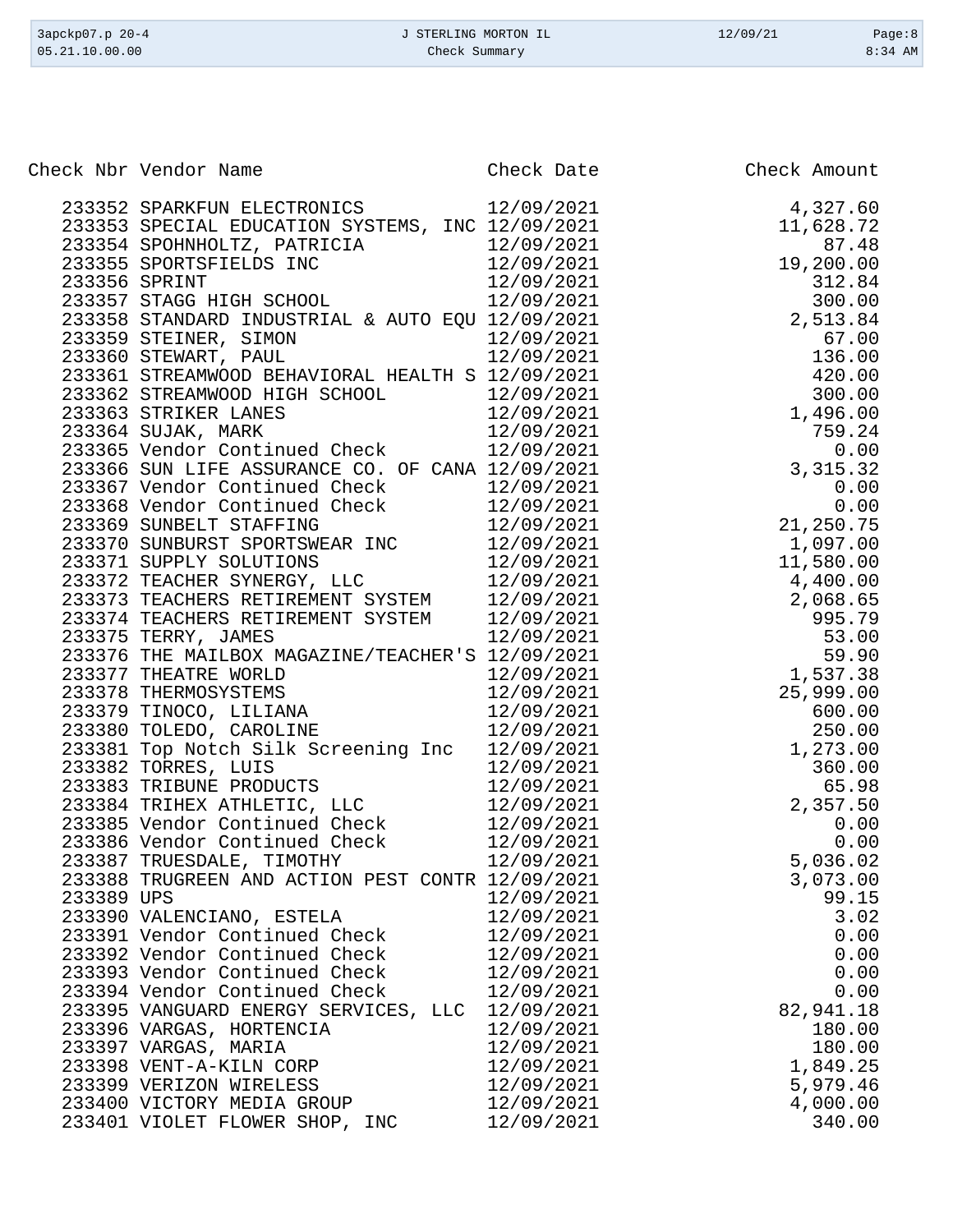| 3apckp07.p 20-4<br>05.21.10.00.00 |                                                  | J STERLING MORTON IL<br>Check Summary | 12/09/21     | Page:9<br>$8:34$ AM |
|-----------------------------------|--------------------------------------------------|---------------------------------------|--------------|---------------------|
|                                   |                                                  |                                       |              |                     |
|                                   |                                                  |                                       |              |                     |
|                                   | Check Nbr Vendor Name                            | Check Date                            | Check Amount |                     |
|                                   | 233402 VISION CONSTRUCTION AND CONSUL 12/09/2021 |                                       | 168,238.83   |                     |
|                                   | 233403 WALDRON, DAVID F                          | 12/09/2021                            | 196.34       |                     |
|                                   | 233404 WASHBURN MACHINERY, INC.                  | 12/09/2021                            | 268.50       |                     |
|                                   | 233405 Vendor Continued Check                    | 12/09/2021                            |              | 0.00                |
| 233406                            | WASTE MANAGEMENT                                 | 12/09/2021                            | 9,874.14     |                     |
| 233407                            | WAUBONSIE VALLEY HIGH SCHOOL                     | 12/09/2021                            | 175.00       |                     |
|                                   | 233408 WEATHERSBY, KEEYAN                        | 12/09/2021                            | 59.00        |                     |
|                                   | 233409 WEROICKI, ADRIAN                          | 12/09/2021                            |              | 2.00                |
|                                   | 233410 WILLIAMS, DANA                            | 12/09/2021                            | 106.00       |                     |
|                                   | 233411 WINDY CITY LIGHTS                         | 12/09/2021                            | 1,692.50     |                     |
| 233412 WISCO                      |                                                  | 12/09/2021                            | 477.09       |                     |
|                                   | 233413 WOULFE, DANIEL C                          | 12/09/2021                            | 69.99        |                     |
|                                   | 233414 ZACARIAS GOVEA, ERIKA                     | 12/09/2021                            | 186.18       |                     |

 233415 Zero db Audio Corp 12/09/2021 2,348.15 233416 ZICCARDI, REBECCA 12/09/2021 275.00

|  | 415 Computer | $Check(s)$ For a Total of | 3,587,123.89 |
|--|--------------|---------------------------|--------------|
|--|--------------|---------------------------|--------------|